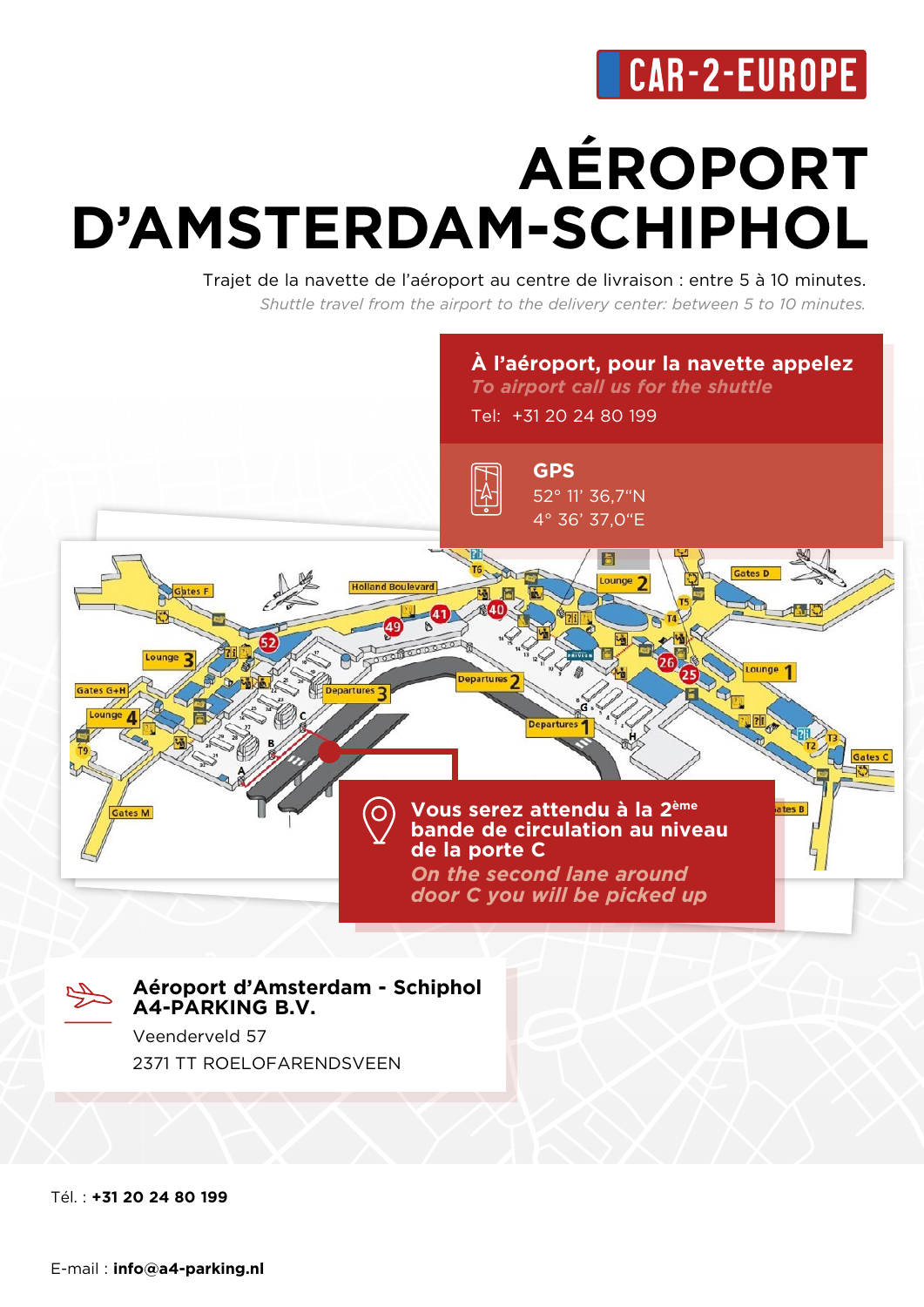## **AÉROPORT D'AMSTERDAM-SCHIPHOL**

### **LIVRAISON** */ PICK-UP*

### **Livraison uniquement sur coordonnées de vol ou sur rendez-vous confirmé 4 jours ouvrables à l'avance. Tous les jours de 6h à 22h.**

- **-** À votre arrivée, suivez les panneaux "Bagages hall" (salles des bagages).
- **-** Quand vous avez récupéré tous vos bagages ou si vous avez qu'un bagage à main, appelez le +31 20 24 80 199.
- **-** Depuis la salle des arrivées, montez à l'étage en direction du hall de départ "Departures" et suivez les panneaux "Departures 3".
- **-** Dans le hall des départs 3 "Departures 3" allez dehors et dirigez vous vers la porte C.
- **-** À la porte C traversez la première bande, la navette vous récupère sur la deuxième bande.

### *Delivery only on flight details or with an appointment confirmed 4 working days in advance.*

### *Every day from 6:00 am to 10:00 pm.*

- **-** *Follw signs "Baggage hall" when you leave the plane.*
- **-** *Call +31 20 24 80 199 once you have all your luggage (don't call until you reach the Baggage hall if you only have hand luggage too).*
- **-** *Go up 1 floor from the arrivals hall towards the departure hall and follow the "Departures 3" signs.*
- **-** *Go outside in Departures 3 and walk towards door C.*
- **-** *Cross the first lane at door C, the shuttle bus pick you up at the second lane.*
- **-** *Please refer to the back for photographs of our shuttle bus to help you recognise it.*

#### **RESTITUTION** */ DROP-OFF*  $\overline{\bigcirc}$

#### **Restitution sur rendez-vous confirmé 4 jours ouvrables à l'avance. Tous les jours de 6h à 22h.**

**-** Merci de vous rendre directement au bureau de A4-PARKING, vous serez accompagné par une navette A4-PARKING sur le terminal de votre départ. **A4-PARKING B.V. Veenderveld 57 2371 TT Roelofarendsveen**

#### *Only drop appointment confirmed 4 working days in advance. Every day from 6:00 am to 10 pm.*

**-** *Please return your vehicle to the A4-PARKING office. They will then take you by courtesy shuttle to your Departure terminal A4-PARKING B.V. Veenderveld 57 2371 TT Roelofarendsveen*

Tél. : **+31 20 24 80 199**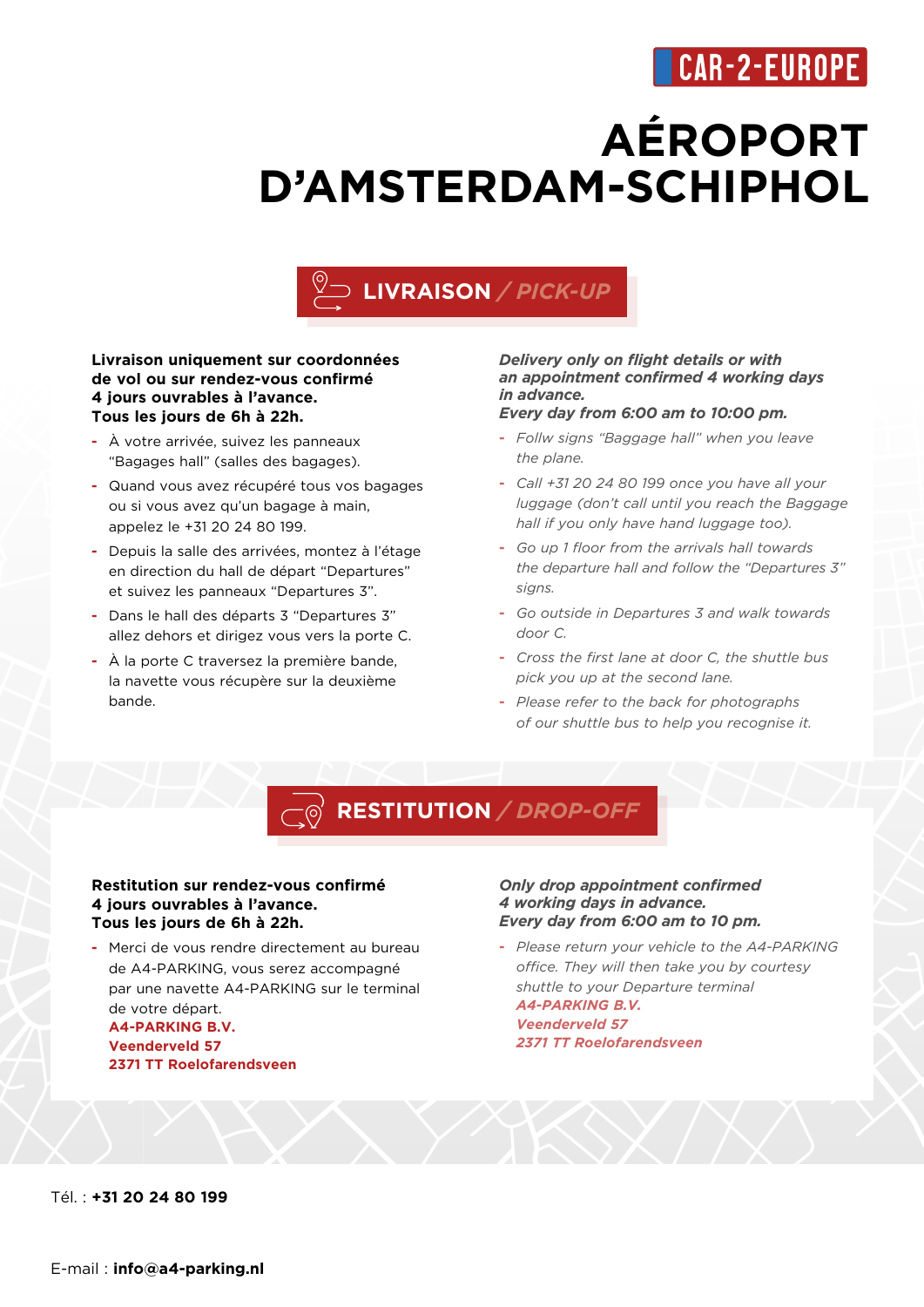## **AÉROPORT D'AMSTERDAM-SCHIPHOL**

### **RESTITUTION /** *DROP-OFF*

**COMMENT S'Y RENDRE EN VOITURE /** *HOW TO GET THERE BY CAR:* 





*A4-PARKING car park entrance*

**Entrée CAR-2-EUROPE**  *CAR-2-EUROPE entrance*

Tél. : **+31 20 24 80 199**